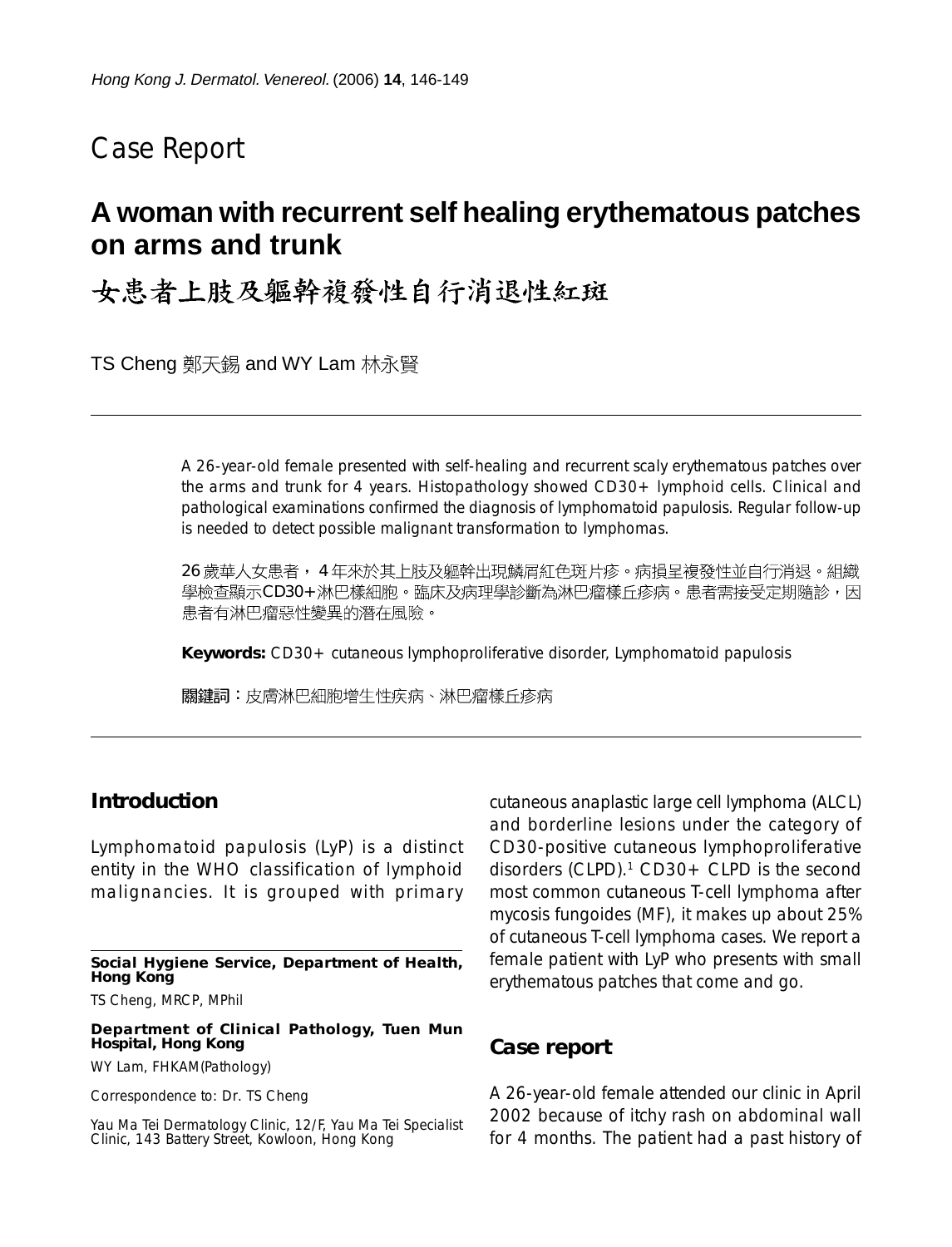schizophrenia and temporal lobe epilepsy. Physical examination showed a 2.5 x 1.5 cm well defined scaly erythematous patch on the abdominal wall near right inguinal area (Figure 1) and another erythematous patch of 0.5 cm in diameter on abdominal wall. She was given Travocort and there was decreased itching. The differential diagnoses included tinea corporis, discoid eczema, lichen simplex chronicus and psoriasis. Fungal examination and culture was negative and the first skin biopsy was done in November 2002. In the first biopsy, the pathological features were "consistent with lichen simplex chronicus".

The patient was given various topical steroids. Flattening of the lesions was noted. In September 2005, two discrete papules about 5 mm in diameter on medial arms and one small plaque on RLQ with a size of less than 1 cm were found. In October 2005, the patient was found to have one red patch on left inner arm (Figure 2) and another on right chest wall.

Differential diagnoses included fungal infection, discoid eczema, lichen simplex chronicus, psoriasis, pityriasis lichenoides chronica, lymphomatoid papulosis, premycotic stage mycosis fungoides, Bowen's disease, leukaemia cutis and cutaneous metastases.

A second biopsy was done in October 2005. The histopathology showed dense periadnexal and perivascular lymphoid infiltrate (Figure 3). The lymphoid cells were small to occasional large size among histiocytes (Figure 4). Mitotic figures were occasionally found. Eosinophils and plasma cells were inconspicuous. There were clusters of atypical lymphoid cells found invading the epidermis. The immunohistochemical study showed B cells limited to follicle-like aggregates and T cells scattered in the lesion and the intraepidermal clusters. Scattered activated lymphoid cells expressing CD30 could be identified (Figure 5). Polymerase chain reaction for T cell receptor gene demonstrated TCR J gamma. The diagnosis was lymphomatoid papulosis.



**Figure 1.** The first biopsy was performed on an erythematous thin plaque over the right inguinal area.



Figure 2. A rather well defined scaly erythematous patch on left arm.



**Figure 3**. This papular lesion is formed of a band of . lymphoid cells in the papillary dermis (H&E, Original magnification x 10).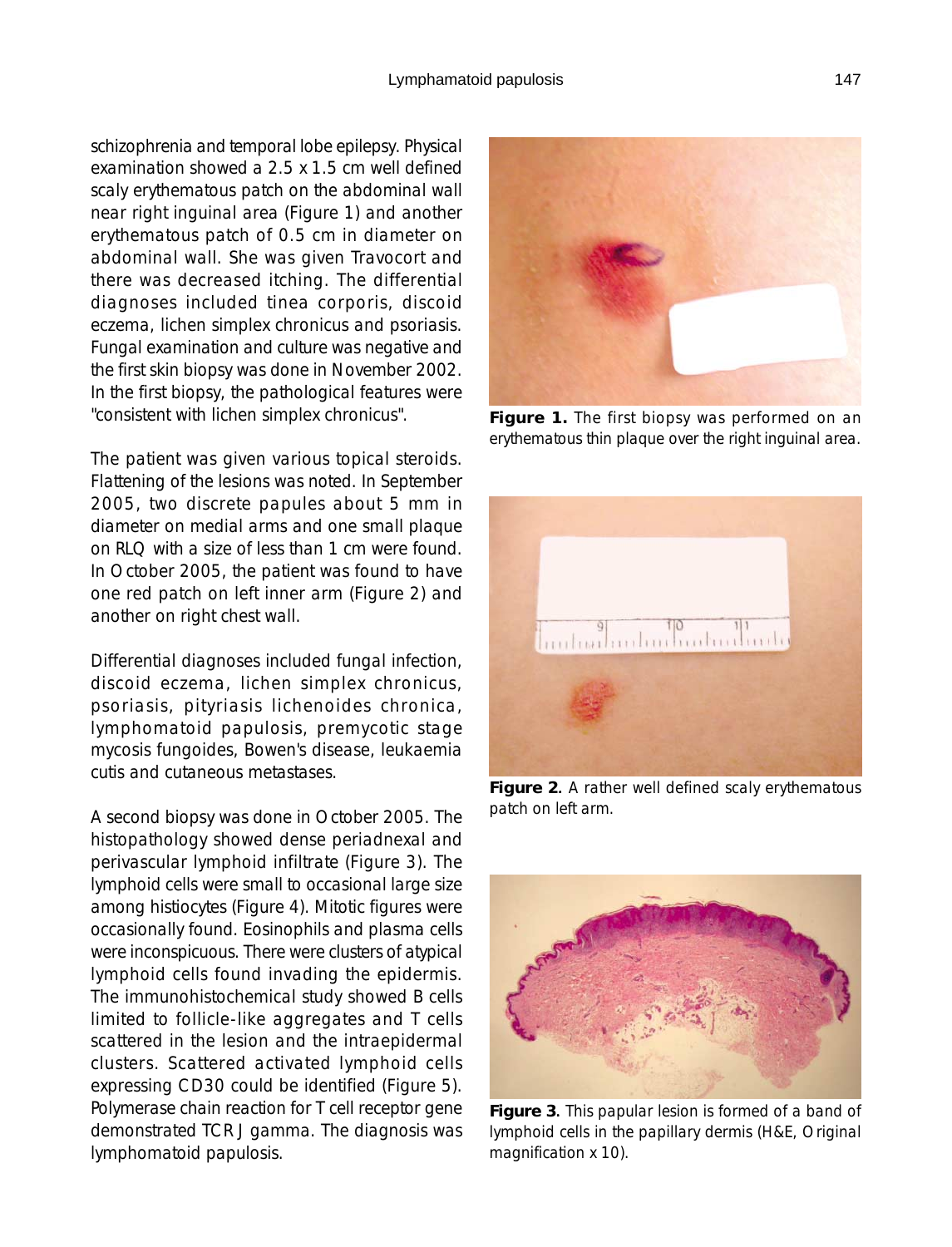

**Figure 4**. There are scattered large atypical lymphoid . cells among small lymphocytes in this infiltrate. The large atypical cells possess nuclei of the anaplastic large cell lymphoma (ALCL) type and considerable cytoplasm (H&E, Original magnification x 400).



**Figure 5**. CD30 positivity in the large atypical ALCL cells (CD30 x 400).

Topical steroid was given (Synalar cream 0.0125%). Only infrequent erythematous popular/plaque lesions developed over the trunk between December 2005 and March 2006.

#### **Discussion**

LyP occurs at all ages with a peak incidence in the fifth decade. The male to female ratio is 2:1. The

primary lesions of LyP are typically erythematous, dome-shaped papules or nodules. They spontaneously regress over a few weeks. The involution process includes scaling, crusting and ulceration. There is possible scarring with atrophy and hyperpigmentation. LyP occurs as cropped or generalised eruptions involving the trunk and proximal extremities. The lesions can occur anywhere on the body. It can less commonly present as a solitary lesion. The condition usually resolves over a span of 10 to 20 years. However, frequent relapses may occur.

Three histologic types exist in LyP.<sup>2</sup> Type A resembles Hodgkin's disease and is characterised by scattered large atypical CD30 lymphocytes with Reed-Sternberg appearance. Type B resembles MF and scattered large atypical lymphocytes that are highlighted by CD30 with cerebriform appearance can be found. In type C, there is a nodular or diffuse infiltrate of greater than 75% CD30 large atypical lymphocytes with obvious nuclear atypia.

In the literature, it has been shown that ten to twenty per cent of patients with LyP will have malignant transformation to T-cell and B-cell lymphomas, such as Hodgkin's disease, mycosis fungoides, anaplastic large-cell lymphoma, immunoblastic lymphoma, and angiocentric lymphoma. The malignant transformation can appear before, concurrently or after onset of LyP. Transformation period ranges from a few weeks to more than 40 years. All patients should be monitored throughout their lives.

In a series of 54 patients, $3$  21 patients (39%) with LyP had associated MF (16 patients: patch stage, 3 patients: plaque stage, 2 patients: tumour stage). LyP preceded MF in 14 patients (67%). MF preceded LyP in 4 (19%) and concurrent appearance was found in 3 patients (14%). Transformation into malignancy has also been described in children suffering from LyP.<sup>4</sup>

In a study of 12 patients (6 men and 6 women) presented with lymphomatoid papulosis and